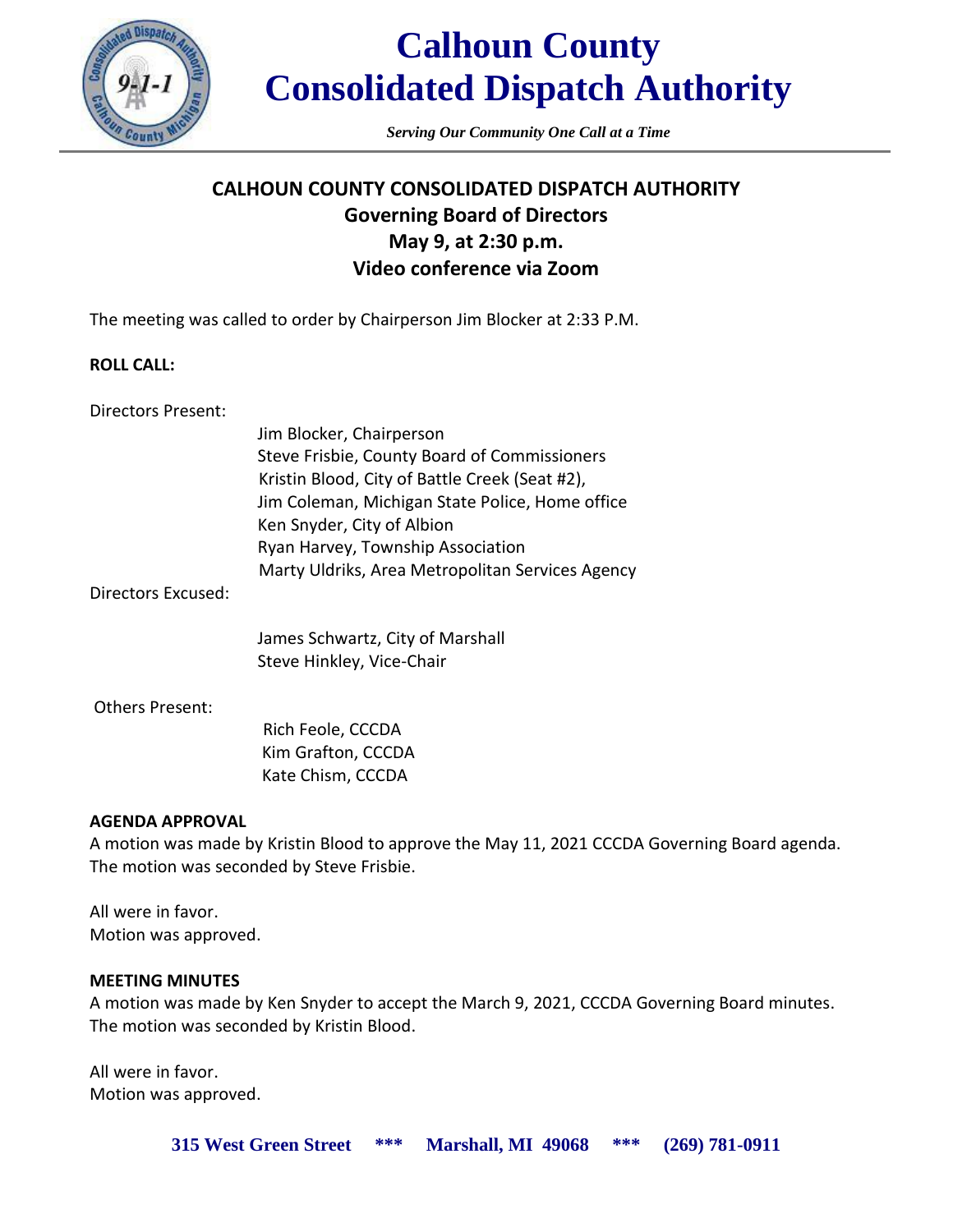

## **Calhoun County Consolidated Dispatch Authority**

*Serving Our Community One Call at a Time*

#### **PUBLIC COMMENT**

No public comment was provided.

#### **CONSENT AGENDA**

The following items were listed on the Board's consent agenda:

- 1. Excuse Absent Board Members
- 2. Check Register: March 1-April 30
- 3. Year-to-Date Budget Performance Reports
- 4. 2021Year-to-Date Statistics
- 5. Quality Assurance Reports
- 6. General Correspondence

A motion was made by Steve Frisbie to approve the May 11, 2021 Consent Agenda. The motion was seconded by Ken Snyder.

All were in favor. Motion was approved.

#### **EXECUTIVE DIRECTOR'S REPORT**

- 1. Awards Program- There was great attendance both virtually and in person for this year's awards program.
- 2. Battle Creek Commission- A proclamation was made by Commissioner Blood, naming April 2021 as Telecommunicator Appreciation month.
- 3. Phone Outage- The 9-1-1 lines were not affected. It was only an outage in the non-emergency and administrative phone lines. There was a programming issue caused by the difference between seven digit versus ten digit phone numbers. It was thought to be an IP issue with AT&T's server. The issue has been resolved and hopefully there will not be any further issues.

A question was raised by Kristin Blood if 9-1-1 ever go down and how that is handled. Rich Feole answered stating that yes, it has happened. He stated that fortunately it doesn't happen often and when it does, there are several back up plans in place to work around the outage.

4. Smart 9-1-1- The state will no longer going to be funding this program. The funding will no fall on individual PSAPS to fund the program. It would cost CCCDA around \$10,000 to \$12,000 annually to keep this program going. This is not something that was budgeted for. Grants are being sought out, but at this time the program will be discontinued until funding can be made available.

A question was asked by Jim Blocker about what will happen to those people who are signed up with Smart 9-1-1. Both Kim Grafton and Rich Feole gave answers. Smart 9-1-1 is not a searchable